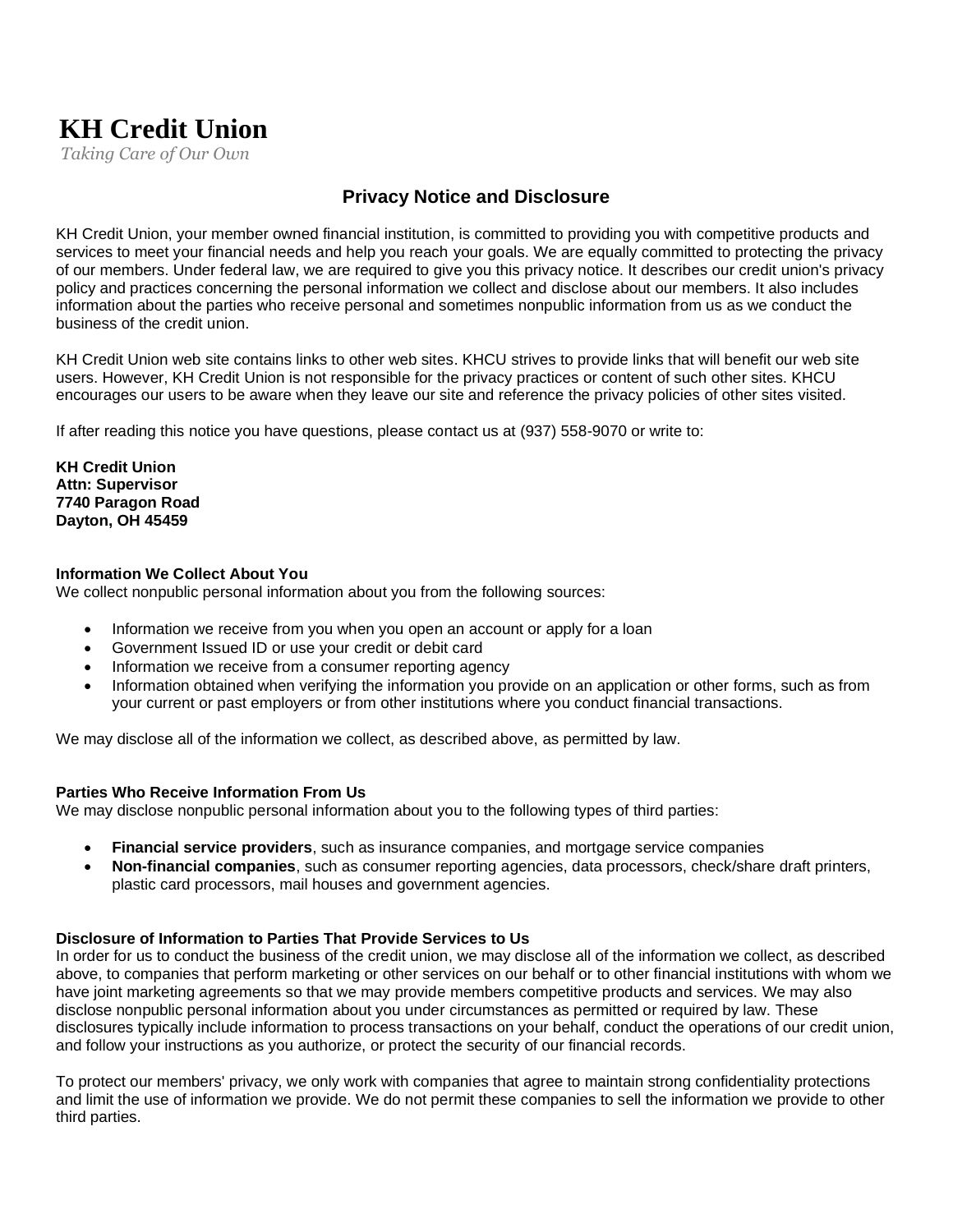# **Disclosure of Information About Former Members**

If you terminate your membership with KH Credit Union, we will not share information we have collected about you, except as may be permitted or required by law.

## **How We Protect Your Information**

We restrict access to nonpublic personal information about you to those employees who need to know that information to provide products or services to you. We maintain physical, electronic, or procedural safeguards that comply with federal regulations to guard your nonpublic personal information.

# **What Members Can Do to Help**

KH Credit Union is committed to protecting the privacy of its members. Members can help by following these simple guidelines:

- Protect your account numbers, plastic card numbers, PINs (personal identification numbers) or passwords. Never keep your PIN with your card, which can provide free access to your accounts if your card is lost or stolen.
- Use caution when disclosing your account numbers, social security numbers, etc. to other persons. If someone calls you explaining the call is on behalf of the credit union and asks for your account number, you should beware. Official credit union staff will have access to your information and will not need to ask for it.
- Keep your information with us current. If your address or phone number changes, please let us know. It is important that we have current information on how to reach you. If we detect potentially fraudulent or unauthorized activity or use of an account, we will attempt to contact you immediately.

Let us know if you have questions. Please do not hesitate to call us - we are here to serve you!

# **Online Privacy Notice Agreement**

KH Credit Union (KHCU) values its users' privacy. This Privacy Policy ("Policy") will help you understand how we collect and use personal information from those who visit our website or make use of our online facilities and services, and what we will and will not do with the information we collect. Our Policy has been designed and created to ensure those affiliated with KH Credit Union of our commitment and realization of our obligation not only to meet, but to exceed, most existing privacy standards

We reserve the right to make changes to this Policy at any given time. If you want to make sure that you are up to date with the latest changes, we advise you to frequently visit this page. If at any point in time KH Credit Union decides to make use of any personally identifiable information on file, in a manner vastly different from that which was state when this information was initially collected, the user or users shall be promptly notified by email. Users at that time shall be promptly notified by email. Users at that time shall have the option as to whether to permit the use of their information in this separate manner.

This policy applies to KH Credit Union, and it governs any and all data collection and usage by us. Through the use of [www.khnetworkcu.com,](http://www.khnetworkcu.com/) you are therefore consenting to the data collection procedures expressed in this Policy.

Please note that this Policy does not govern the collection and use of information by companies that KH Credit Union does not control, nor by individuals not employed or managed by us. If you visit a website that we mention or link to, be sure to review its privacy policy before providing the site with information. It is highly recommended and suggested that you review the privacy policies and statements of any website you choose to use or frequent to better understand the way in which websites garner, make use of and share the information collected.

Specifically, this Policy will inform you of the following

- 1. What personally identifiable information is collected from you through our website;
- 2. Why we collect personally identifiable information and the legal basis for such collection;
- 3. How we use the collected information and with whom it may be shared;
- 4. What choices are available to you regarding the use of your data: and
- 5. The security procedures in place to protect the misuse of your information.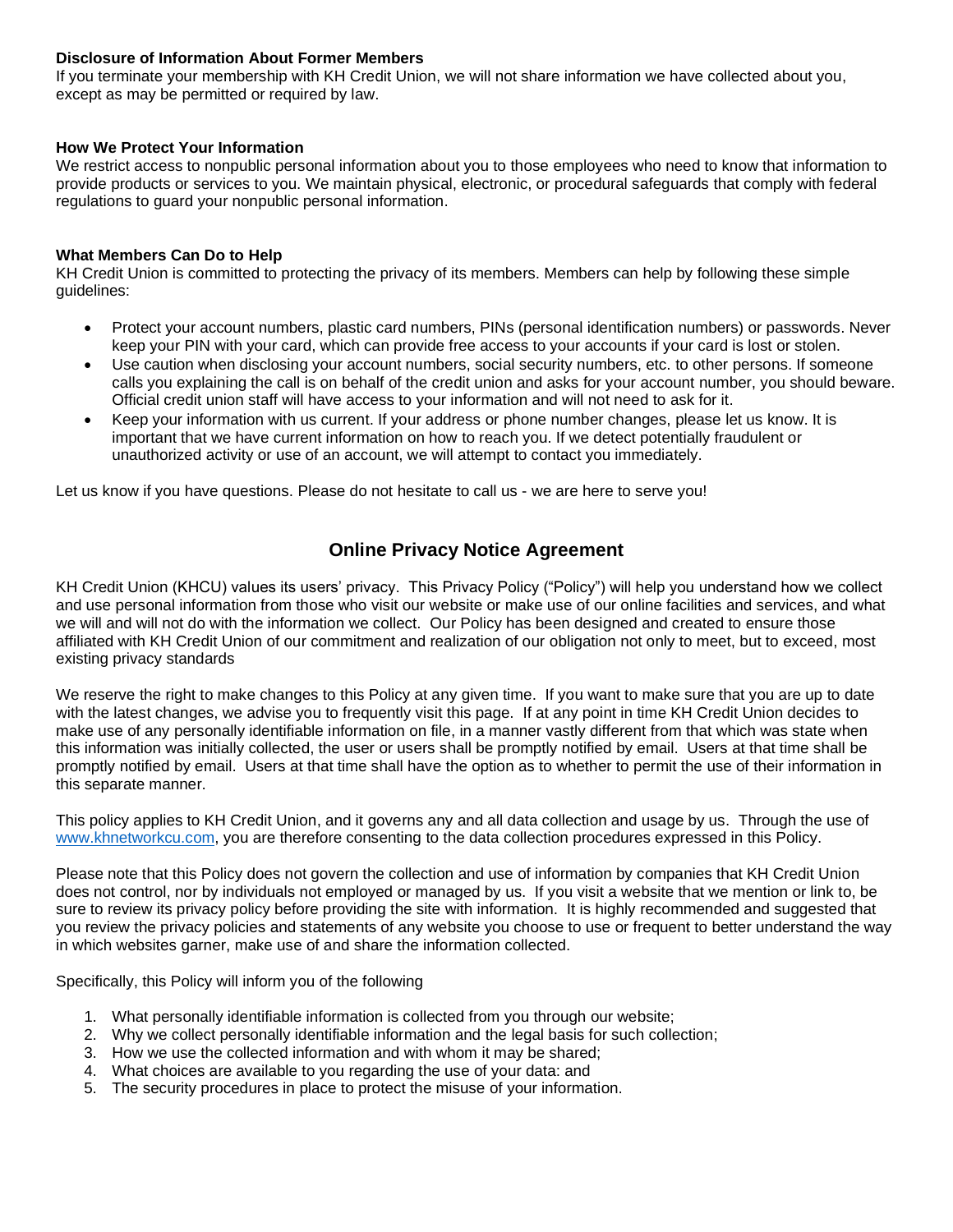# **Information We Collect**

It is always up to you whether to disclose personally identifiable information to us, although if you elect not to do so, we reserve the right not to register you as a user or provide you with any products or services. This website collects various types of information, such as:

- Voluntarily provided information which may include your name, address, email address, billing and/or credit card information etc. which may be used when you purchase products and/or services and to deliver the services you have requested.
- Information automatically is collected when visiting our website, which may include cookies, third party tracking technologies this means and server logs.

In addition, KH Credit Union may have the occasion to collect non-personal anonymous demographic information, such as age, gender, household income, political affiliation, race and religion, as well as the type of browser you are using, IP address, or type of operating system, which will assist us in providing and maintaining superior quality service.

KH Credit Union may also deem it necessary, from time to time, to follow websites that our users may frequent to gleam what types of services and products may be the most popular to customers or the general public.

Please rest assured that this site will only collect personal information that you knowingly and willingly provide to us by way of surveys, completed membership forms, and emails. It is the intent of this site to use personal information only for the purpose for which it was requested, and any additional uses specifically provided for on this Policy.

#### **Why We Collect Information and For How Long**

We are collecting your data for several reasons:

- To better understand your needs and provide you with the services you have requested;
- To fulfill our legitimate interest in improving out services and products;
- To sent you promotional emails containing information we think you may like when we have your consent to do so;
- To contact you to fill out surveys or participate in other types of market research, when we have your consent to do so;
- To customize our website according to your online behavior and personal preferences.

The data we collect from you will be stored for no longer than necessary. The length of time we retain said information will be determined based upon the following criteria: the length of time your personal information remains relevant, the length of time which claims might be made; any retention periods prescribed by law or recommended by regulators, professional bodies or associations; they type of contract we have with you, the existence of your consent, and our legitimate interest in keeping such information as stated in this Policy.

#### **Use of Information Collected**

KH Credit Union does not now, nor will it in the future, sell, rent or lease any of its customers lists and/or names to any third parties.

KH Credit Union may collect and may make use of personal information to assist in the operation of our website and to ensure delivery of the services you need and request. At times, we may find it necessary to use personally identifiable information as a means to keep you informed of other possible products and/or services that may be available to you from [www.khnetworkcu.com.](http://www.khnetworkcu.com/)

KH Credit Union may also be in contact with you with regards to completing surveys and/or research questionnaires related to your opinion of current or potential future services that may be offered.

KH Credit Union uses various third-party social media features including but not limited to Facebook, Instagram, Twitter and other interactive programs. These may collect your IP address and require cookies to work properly. These services are governed by the privacy policies of the providers and are not within KH Credit Union's control.

#### **Disclosure of Information**

KH Credit Union may not use or disclose the information provided by you except under the following circumstances:

As necessary to provide services or products you have ordered;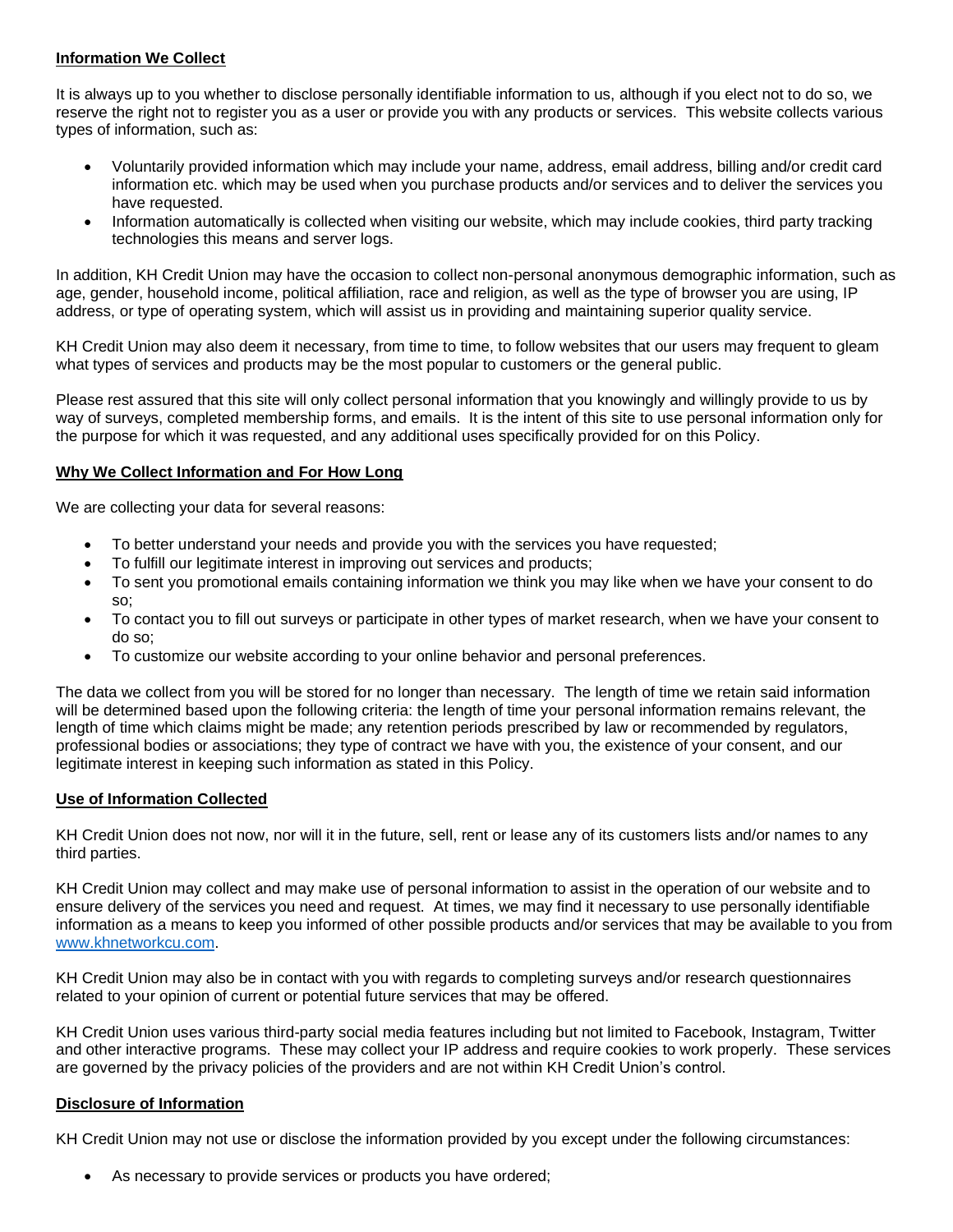- In other ways described in this Policy or to which you have otherwise consented;
- In the aggregate with other information in such a way so that your identity cannot reasonably be determined;
- As required by law, or in response to a subpoena or search warrant;
- To outside auditors who have agreed to keep the information confidential;
- As necessary to enforce the Terms of Service;
- As necessary to maintain, safeguard, and preserve all the rights and property of KH Credit Union.

#### **Non-Marketing Purposes**

KH Credit Union greatly respects your privacy. We do maintain and reserve the right to contact you if needed for nonmarketing purposes (such as bug alerts, security breaches, account issues, and/or changes in KH Credit Union products and services). In certain circumstances, we may use our website, newspapers, or other public means to post a notice.

#### **Unsubscribe or Opt-Out**

All users and visitors to our website have the option to discontinue receiving communications from us by way of email or newsletters. To discontinue or unsubscribe from our website, please send an email that you wish to unsubscribe to [KHNCreditUnion@ketteringhealth.org.](mailto:KHNCreditUnion@ketteringhealth.org) If you wish to unsubscribe or opt-out from any third-party websites, you must go to that specific website to unsubscribe or opt-out. KH Credit Union will continue to adhere to this Policy with respect to any personal information previously collected.

#### **Links to Other Websites**

Our website does contain links to affiliate and other websites. KH Credit Union does not claim nor accept responsibility for any privacy policies, practices, and/or procedures of other such websites. Therefore, we encourage all users and visitors to be aware when they leave our website and to read the privacy statements of every website that collects personally identifiable information. This Privacy Policy Agreement applies only and solely to the information collected by our website.

#### **Your Rights as a Data Subject**

Under the regulations of the General Data Protection Regulation ("GDPR") of the End User (EU) you have certain rights as a data subject. These rights are as follows:

- **The right to be informed:** This means we must inform you of how we intend to use your personal data and we do this through the terms of this Policy.
- **The right of access:** this means you have the right to request access to the data we hold about you and we must through the terms of this Policy.
- **The right to rectification:** this means that if you believe some of the data we hold is incorrect, you have the right to have it corrected. You can do this by logging into your account with us, or by sending us an email with your request.
- **The right to erasure:** this means you can request that the information we hold be deleted, and we will comply unless we have a compelling reason not to, in which case you will be informed of same. You can do this by sending an email to [KHNCreditUnion@ketteringhealth.org.](mailto:KHNCreditUnion@ketteringhealth.org)
- **The right to restrict processing:** this means you can change your communication preferences or opt-out of certain communications. You can do this by sending an email to [KHNCreditUnion@ketteringhealth.org.](mailto:KHNCreditUnion@ketteringhealth.org)
- **The right of data portability:** this means you can obtain and use the data we hold for your own purposes without explanation. If you wish to request a copy of your information, contact us as [KHNCreditUnion@ketteringhealth.org](mailto:KHNCreditUnion@ketteringhealth.org)
- **The right to object:** this means you can file a formal objection with us regarding our use of your information with regard to third parties, or its processing where our legal basis is our legitimate interest in it. To do this, please send an email to [KHNCreditUnion@ketteringhealth.org.](mailto:KHNCreditUnion@ketteringhealth.org)

In addition to the rights above, please rest assured that we will always aim to encrypt and anonymize your personal information whenever possible. We also have protocols in place in the unlikely event that we suffer a data breach and we will contact you if your personal information is ever at risk. For more details regarding our security protections see the section below or visit our website at [www.khnetworkcu.com.](http://www.khnetworkcu.com/)